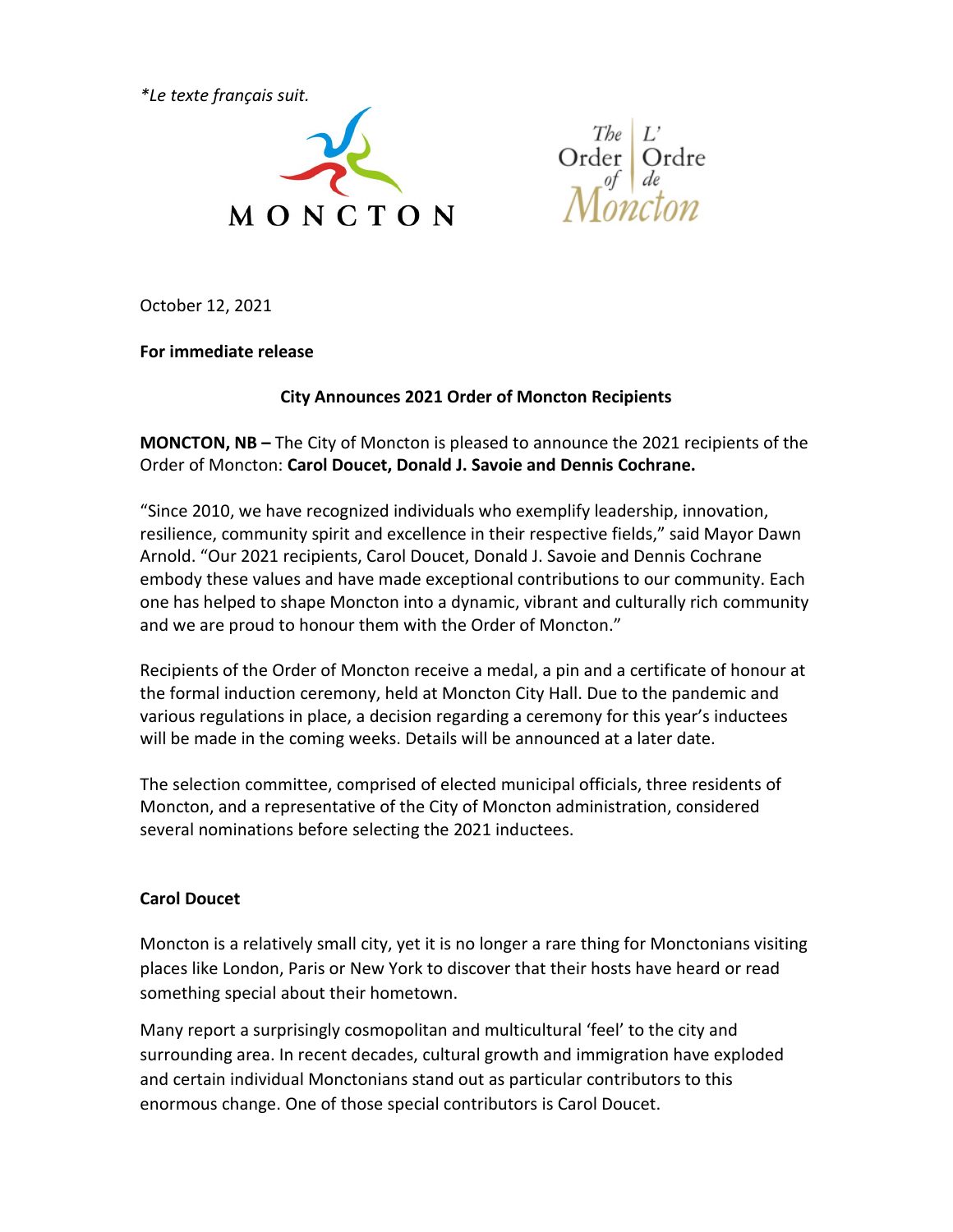As the Sommet de la Francophonie's communications director in 1999, Ms. Doucet played a vital (and hugely challenging) role not only in keeping the world-at-large informed of daily summit events, but in keeping 52 member nations from all over the francophone globe fully informed of one another's activities and working together over those incredible two weeks.

Ms. Doucet's role in keeping Moncton 'on the map' since then has only grown.

Following successful careers in journalism and communications, Ms. Doucet is now the proprietor of Le Grenier Musique. Working 'behind the scenes' through this talent agency, its founder and chief impresario brings Francophone music 'superstars' from outside Canada - such as Zachary Richard - to our city.

More significantly, Ms. Doucet and her company nurture our own Acadian talent and 'export' it to the rest of Canada and the world. Think of the huge success of Monctonian acts like Les Hay Babies or the iconic Lisa LeBlanc.

At the same time and perhaps best of all, Ms. Doucet's performers and events continue to bring Monctonian music lovers in both official languages (and many others these days) together as one.

Ms. Doucet's contributions to Moncton and region's cutural scene and dozens of l'Acadie's biggest cultural events have been recognized previously with honours and awards from Francofête en Acadie, the Éloize Awards and the East Coast Music Awards, among many others.

### **Donald J. Savoie**

Dr. Donald J. Savoie, a study in humility, has spent his career dedicated to the idea that we Monctonians and Atlantic Canadians can and must think for ourselves.

The very titles among his 50 books on business heroes, public policy and economic development - titles like 'Visiting Grandchildren' and 'Looking for Bootstraps' - evoke cherished images of the gentle and easy-going Maritime lifestyle and worldview.

But the content of such books usually conceals pure, hard, academic steel - not always palatable; not often comfortable. In them, Dr. Savoie methodically, unapologetically and above all clearly spells out where we came from as Monctonians and Maritimers, how we were brought to a disadvantage by Confederation and many examples of federal public policy since, and ultimately, how indeed we must pull ourselves up by our own bootstraps, toward a stronger economic future.

But if Dr. Savoie writes beautifully of bootstraps, he makes them too.

He founded the Moncton-based Atlantic Canada Opportunities Agency (ACOA).

He created the Canadian Institute for Research on Regional Development - now known as the Donald J. Savoie Institute - at the Université de Moncton.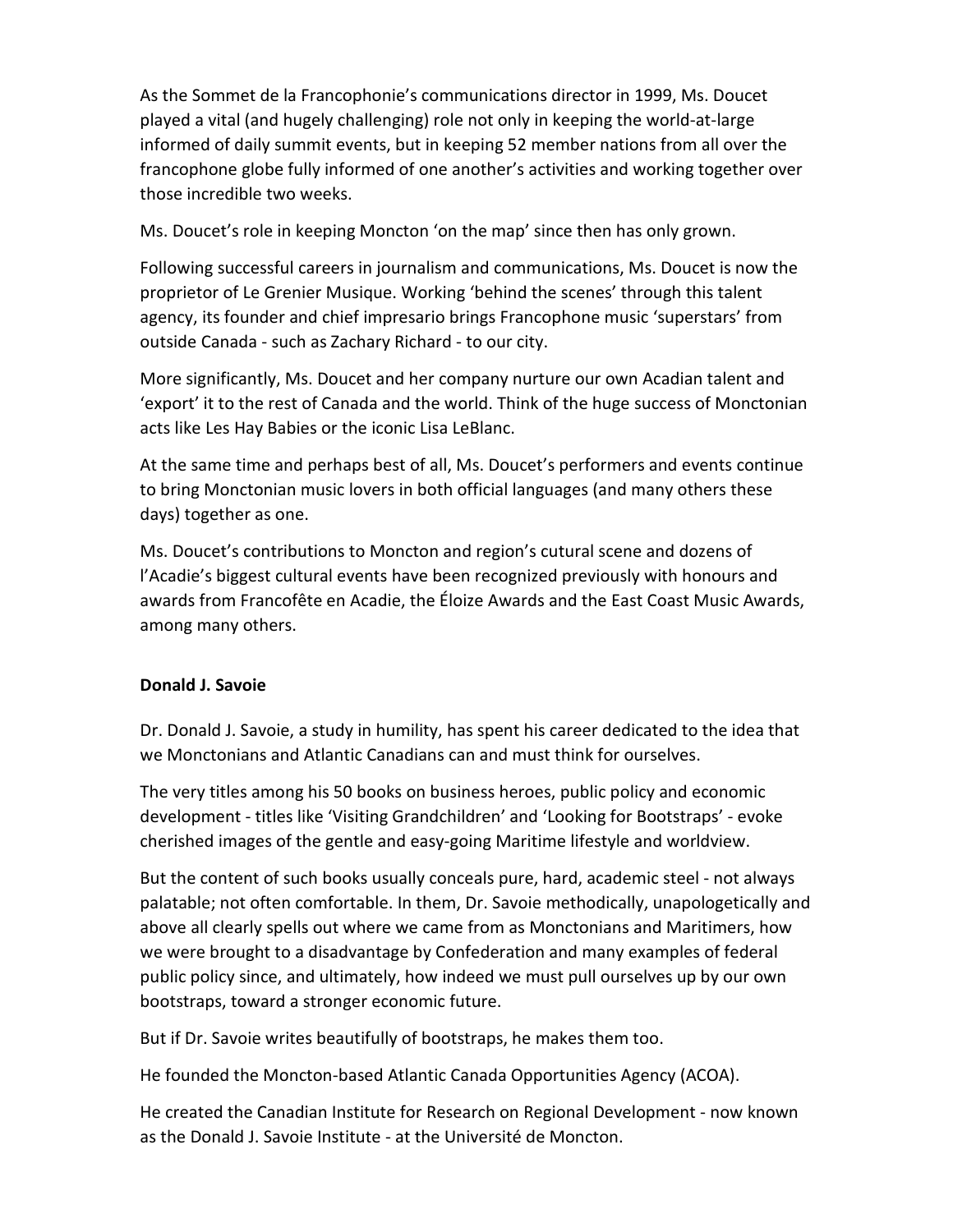He has served as a consultant on public policy and economics to Moncton's mayors and Members of Parliament, to New Brunswick's premiers and to Canada's prime ministers.

As one of Canada's leading experts on public policy, his work has been published and consulted all over the world.

For his efforts, Dr. Savoie has already received the Order of New Brunswick and the Order of Canada. He is one among 219 people in the world to have received a Doctor of Letters from Oxford University, where he also earned his PhD in Political Economy.

Despite all that, Dr. Savoie still calls Moncton home.

#### **Dennis Cochrane**

A brilliant, often wickedly funny orator, a dedicated educator, a resolute leader, a visionary builder - pick any one to describe Dennis Cochrane, but perhaps the overarching theme of this eminently accomplished Monctonian life is its ability to shine its brightest in our darkest hours.

Mr. Cochrane remains to this day the youngest mayor in Moncton's history, having been elected at the age of 28 in 1979, just as Moncton, Canada and the globe were beginning the long descent into the 1982 Recession.

Mayor Cochrane's leadership was an essential part of the city's survival in the dark years that followed. In fact, it would define his entire time of municipal leadership, first as councillor, then mayor, then Member of Parliament for all of Greater Moncton. When his service concluded in 1988, CN Rail's recession-driven, unstoppable decision to close its Moncton rail shops was all but complete. Mr. Cochrane managed to achieve fair compensation for the thousands of Local CN workers who lost their jobs which helped drive Moncton's resurgence.

Mr. Cochrane answered the call again in 1991, as leader of a seatless New Brunswick PC Party. Those were turbulent years for New Brunswick, marred by language politics, but Mr. Cochrane won enough seats to restore the party to respectability and pave the way to it once again becoming a governing party.

At the end of his political career Mr. Cochrane, a former school principal in Moncton, continued to serve the public as a deputy minister of education for both New Brunswick and Nova Scotia.

Arguably 'somewhat retired' these days, Mr. Cochrane still shines through when called. In recent years, he founded MH35, a group of spirited community leaders that delivered the former Moncton High School from its own 'darkest hour.' As a result, the iconic Moncton landmark is now undergoing restoration by a development group.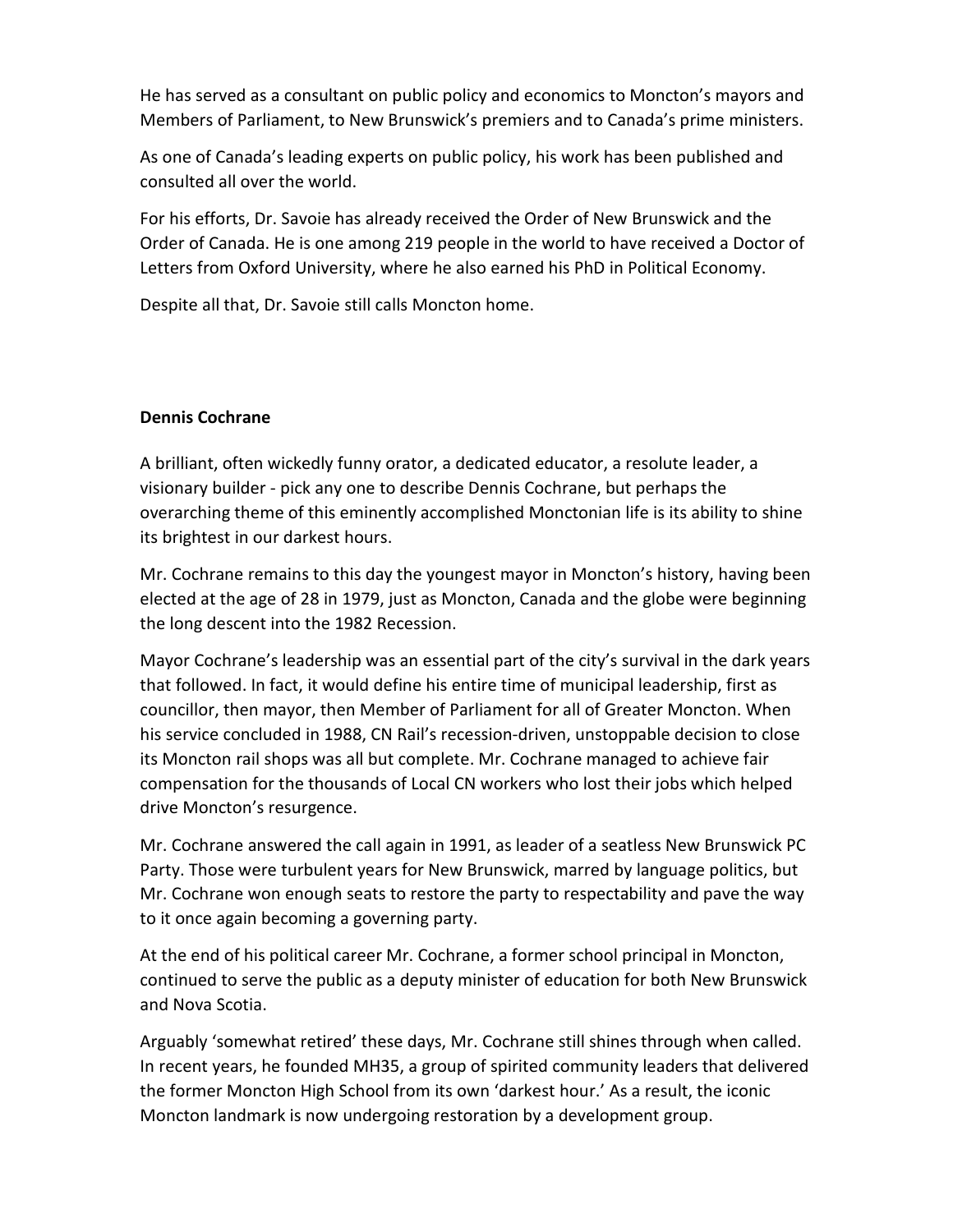Mr. Cochrane is also a developer in his own right, serving as chair of the fundraising committee for southeastern New Brunswick's first hospice residence, located here in Moncton.

His many awards and recognitions include the Order of Canada, bestowed in 2014.

#### **Past recipients:**

| 2010 | Larry Nelson, Ralph Black, Sœur Auréa Cormier, Claudette Bradshaw |
|------|-------------------------------------------------------------------|
| 2011 | Thea Borlase, Ruben Cohen, Maurice Henri                          |
| 2012 | Marshall Button, Corinne Gallant, Ken MacLeod                     |
| 2013 | Leonard H. Lockhart, Peter Sawyer, Bill Whalen                    |
| 2014 | Wes Armour, Aldéa Landry, Claude Roussel                          |
| 2015 | Audrey Lampert, George Wybouw, Raven Spanier                      |
| 2016 | Doctor Susan Crouse, the late Owen Fraser, Louise Imbeault        |
| 2017 | Igor Dobrovolskiy, Soeur Lorette Gallant, Léo Johnson             |
| 2018 | Flora Dell, Bernard Lord, Norvall McConnell                       |
| 2019 | Huberte Gautreau, Judge Mike McKee, Lorne Mitton                  |
| 2020 | Debbie McInnis, Brian Murphy, Robert K. Irving                    |

 $-30-$ 

#### **Media Contact:**

**Isabelle LeBlanc**

Director of Communications, City of Moncton 506.853.3592/ [isabelle.leblanc@moncton.ca](mailto:isabelle.leblanc@moncton.ca)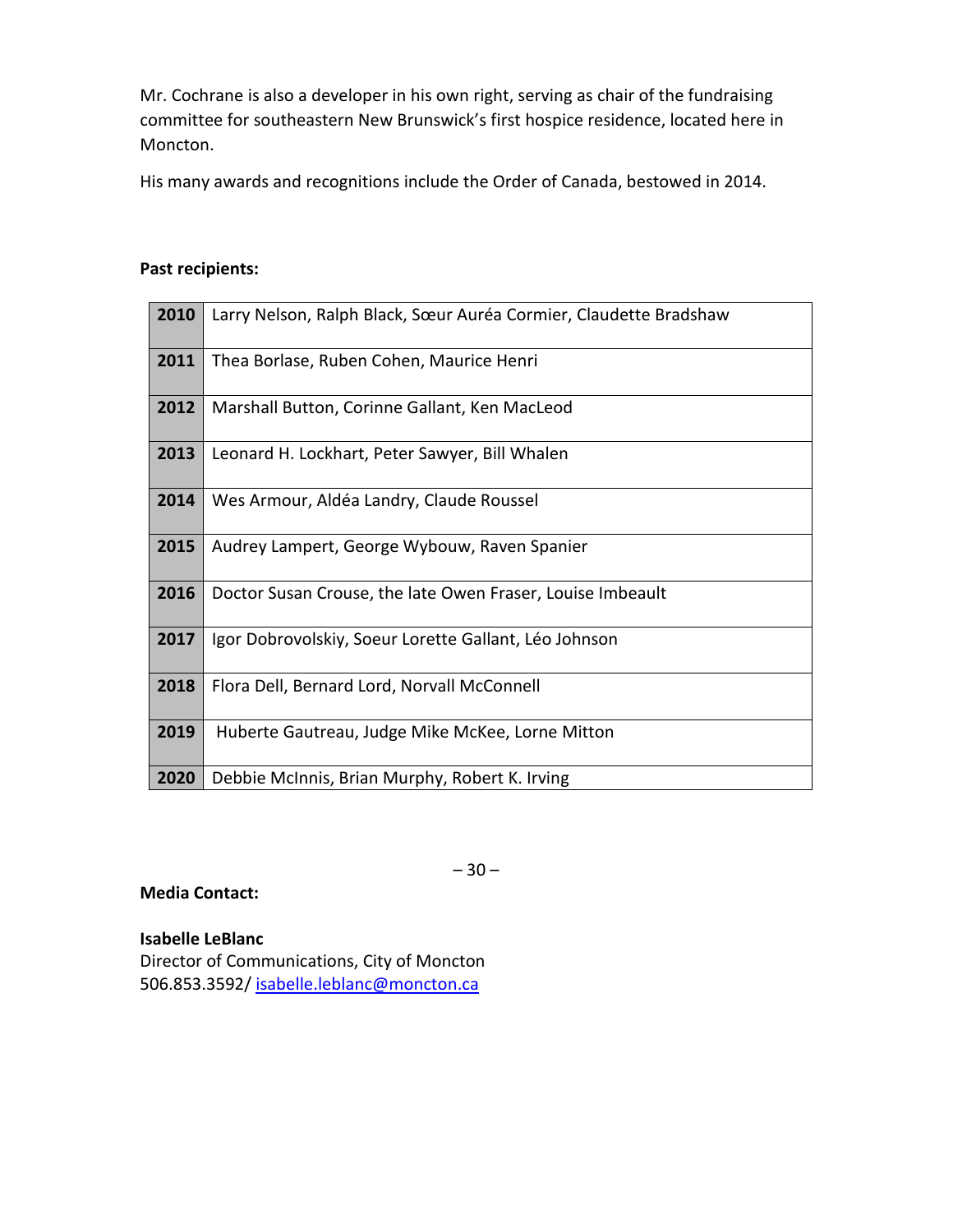



Le 12 octobre 2021

#### **Pour diffusion immédiate**

### **La Ville annonce les récipiendaires de l'Ordre de Moncton 2021**

**MONCTON, N.-B.** – La Ville de Moncton est heureuse d'annoncer les récipiendaires de 2021 de l'Ordre de Moncton, soit **Carol Doucet, Donald J. Savoie** et **Dennis Cochrane.** 

« Depuis 2010, nous rendons hommage à des personnes qui illustrent le leadership, l'innovation, la résilience, l'esprit communautaire et l'excellence dans leur domaine respectif, a déclaré la mairesse Dawn Arnold. Les récipiendaires de 2021, Carol Doucet, Donald J. Savoie et Dennis Cochrane, incarnent ces valeurs et ont apporté des contributions exceptionnelles à notre collectivité. Ils ont contribué, chacun à sa façon, à faire de Moncton une ville dynamique, vivante et culturellement riche, et nous sommes fiers de les honorer en leur remettant l'Ordre de Moncton. »

Les récipiendaires de l'Ordre de Moncton reçoivent une médaille, une épinglette ainsi qu'un certificat d'honneur dans le cadre d'une cérémonie officielle à l'hôtel de ville de Moncton. En raison de la pandémie et des mesures de précaution, les détails entourant la cérémonie de l'Ordre de Moncton 2021 seront annoncés à une date ultérieure.

Le comité de sélection, composé d'élus municipaux, de trois résidants de Moncton et d'un représentant de l'administration de la Ville de Moncton, a étudié de nombreuses candidatures pour sélectionner les trois récipiendaires de 2021.

### **Carol Doucet**

Moncton est une ville relativement modeste. Or, il n'est plus rare, pour les Monctoniens et les Monctoniennes, de visiter des villes comme Londres, Paris ou New York pour découvrir que leurs hôtes ont entendu ou lu des faits exceptionnels sur leur ville natale. Nombreux sont ceux qui parlent de l'ambiance étonnamment cosmopolite et multiculturelle de la ville et des environs. Dans les dernières décennies, la croissance culturelle et l'immigration ont explosé, et certains Monctoniens s'illustrent par le concours prodigieux apporté dans cette évolution colossale. Carol Doucet est du nombre.

En 1999, en tant que directrice des communications au Sommet de la Francophonie, Mme Doucet a joué un rôle vital (et immensément difficile) non seulement en tenant le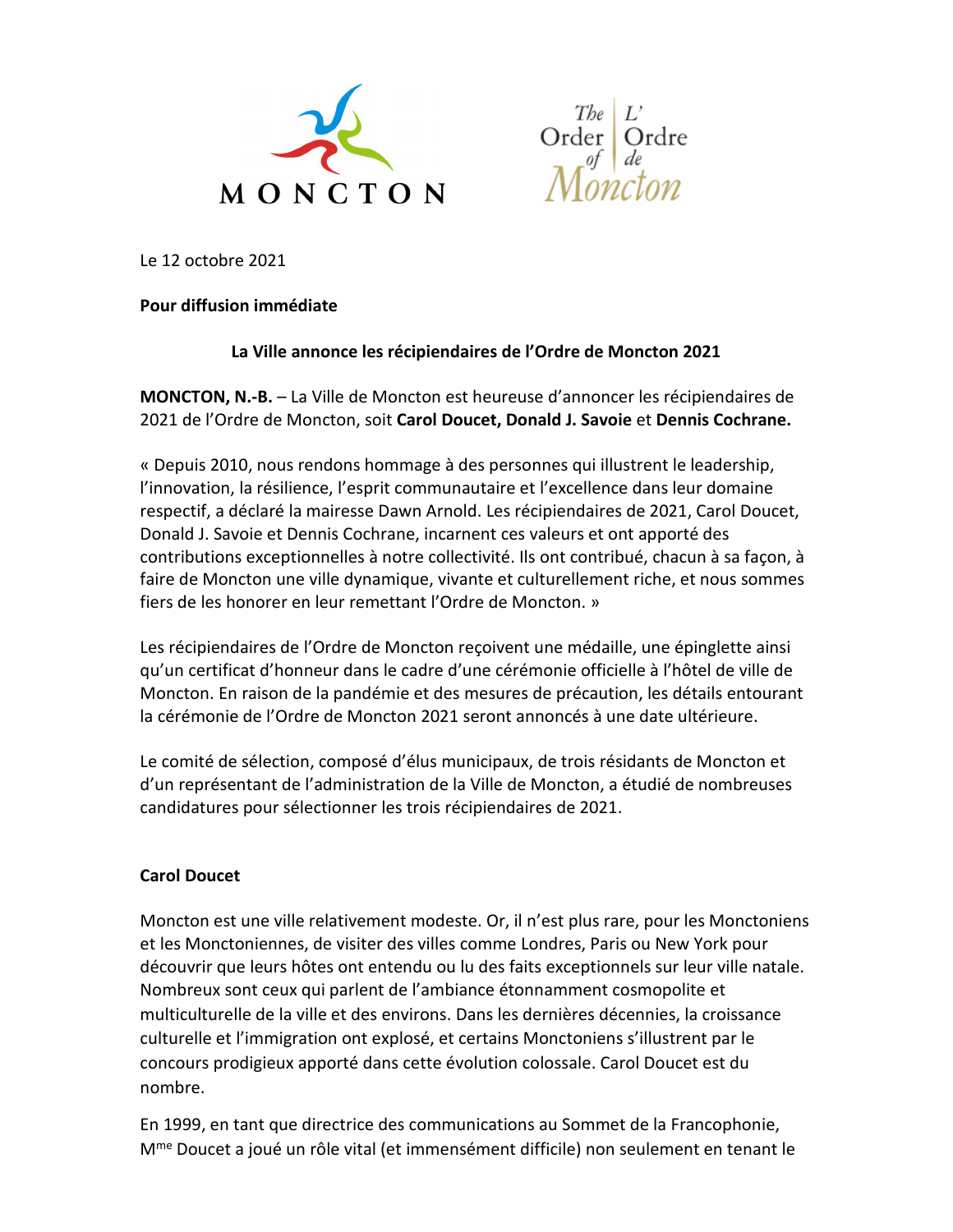monde entier au courant des événements journaliers du Sommet, mais aussi en informant parfaitement les 52 nations membres de l'univers francophone des activités des unes et des autres, en travaillant en collaboration dans ces deux semaines incroyables.

Depuis, elle joue un rôle de plus en plus important en veillant à ce que Moncton s'illustre dans le monde.

Après une fructueuse carrière en journalisme et en communication, M<sup>me</sup> Doucet est aujourd'hui propriétaire de Le Grenier Musique. En travaillant en coulisse dans cette agence de recrutement de talents, sa fondatrice et imprésario en chef fait connaître dans notre ville les « supervedettes » de la musique de l'extérieur du Canada — dont Zachary Richard.

Surtout, M<sup>me</sup> Doucet et son agence cultivent nos talents acadiens et les « exportent » ailleurs au Canada et dans le monde. Il suffit de penser au colossal succès des Hay Babies ou de l'emblématique Lisa LeBlanc.

Dans le même temps, et c'est peut-être ce qu'il y a de mieux, les artistes qu'elle représente et les événements qu'elle organise continuent de réunir les Monctoniens fervents de musique dans les deux langues officielles (et, désormais, dans de nombreuses autres langues).

Ses contributions à Moncton et à la scène culturelle de la région, ainsi qu'aux dizaines de mégaévénements culturels de l'Acadie ont été déjà récompensées par des mentions et des prix de la Francofête en Acadie, par les prix Éloize et par les Prix de la musique de la côte est, entre autres.

#### **Donald J. Savoie**

Modèle d'humilité, Donald J. Savoie a consacré sa carrière à l'idée que les Monctoniens et les Canadiens de l'Atlantique peuvent et doivent se faire d'eux-mêmes. Les titres mêmes de sa cinquantaine d'ouvrages sur les héros des milieux d'affaires, de la politique officielle et du développement économique — publiés entre autres sous les titres « Visiting Grandchildren » et « Looking for Bootstraps » — évoquent les tendres images de l'art de vivre et de la vision du monde bienveillante et décontractée des provinces de l'Atlantique.

Or, le contenu de ces ouvrages masque généralement la rigueur théorique pure et dure — ce qui n'est pas toujours juste ni souvent agréable. Dans ses ouvrages, Donald Savoie exprime méthodiquement, sans réserve et surtout clairement nos origines de Monctoniens et d'habitants des provinces de l'Atlantique, en précisant comment nous avons été défavorisés par la Confédération, en plus de donner de nombreux exemples des politiques fédérales officielles adoptées depuis et, en définitive, des moyens grâce auxquels nous devons nous relever nous-mêmes en mettant au point nos propres solutions pour connaître un avenir économique plus radieux.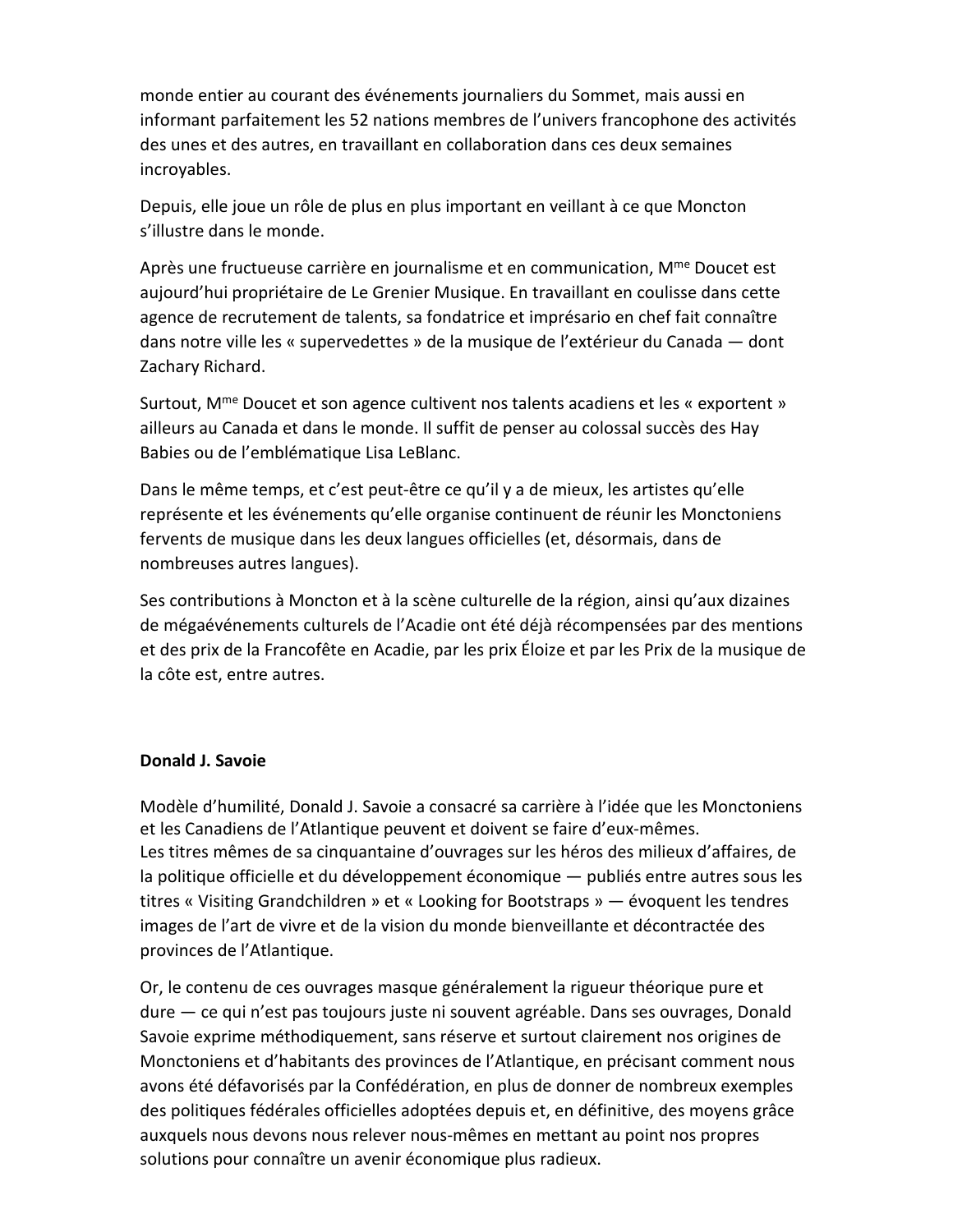Or, si Donald Savoie parle si bien, dans ses ouvrages, de solutions, il sait lui aussi en créer.

Il a fondé l'Agence de promotion économique du Canada Atlantique (APÉCA).

Il a créé l'Institut canadien de recherche sur le développement régional — qui s'appelle aujourd'hui l'Institut Donald J. Savoie - à l'Université de Moncton.

Il a joué le rôle d'expert-conseil sur les politiques officielles et l'économie auprès de certains maires de Moncton et de députés, de premiers ministres du Nouveau-Brunswick et de premiers ministres du Canada.

Les ouvrages de cet éminent expert canadien de la politique officielle ont été publiés et sont consultés partout dans le monde.

Pour ses efforts, il a déjà mérité l'Ordre du Nouveau-Brunswick et l'Ordre du Canada. Il fait partie des 219 personnalités dans le monde qui ont reçu un doctorat en lettres de l'Université d'Oxford, où il a aussi décroché son doctorat en économie politique.

Malgré tout, Donald Savoie considère toujours Moncton comme son port d'attache.

#### **Dennis Cochrane**

Orateur éblouissant et souvent malicieusement drôle, éducateur passionné, leader déterminé, bâtisseur visionnaire… tous ces termes décrivent bien Dennis Cochrane. Or, sa capacité à briller de tous ses feux dans nos heures les plus sombres est peut-être le thème prépondérant de la vie de ce Monctonien éminemment accompli.

M. Cochrane reste à ce jour le plus jeune maire dans les annales de Moncton : il a été élu en 1979, alors qu'il avait 28 ans, à l'époque où Moncton, le Canada et le monde entier amorçaient leur longue descente dans les enfers de la récession de 1982.

Le leadership de Dennis Cochrane dans ses fonctions de maire a constitué un aspect essentiel de la survie de la Ville dans les années sombres qui ont suivi, ce qui allait en fait définir tout le temps qu'il a consacré à gouverner la Ville, d'abord comme conseiller, puis comme maire, et enfin comme député du Grand Moncton. À la fin de son mandat, en 1988, la décision inarrêtable du Canadien National (CN), motivée par la récession, de fermer ses ateliers de réparation de Moncton était pratiquement prise. M. Cochrane a réussi à faire indemniser équitablement les milliers de travailleurs du CN de la localité qui avaient perdu leur emploi, ce qui a porté le réveil de Moncton.

M. Cochrane a de nouveau répondu à l'appel en 1991 comme chef du Parti progressisteconservateur sans siège du Nouveau-Brunswick. Ces années furent turbulentes pour le Nouveau-Brunswick, marquées par le débat politique sur les langues. Or, il a réussi à remporter suffisamment de sièges pour redonner sa respectabilité au parti politique et pour ouvrir la voie qui allait le reporter au pouvoir.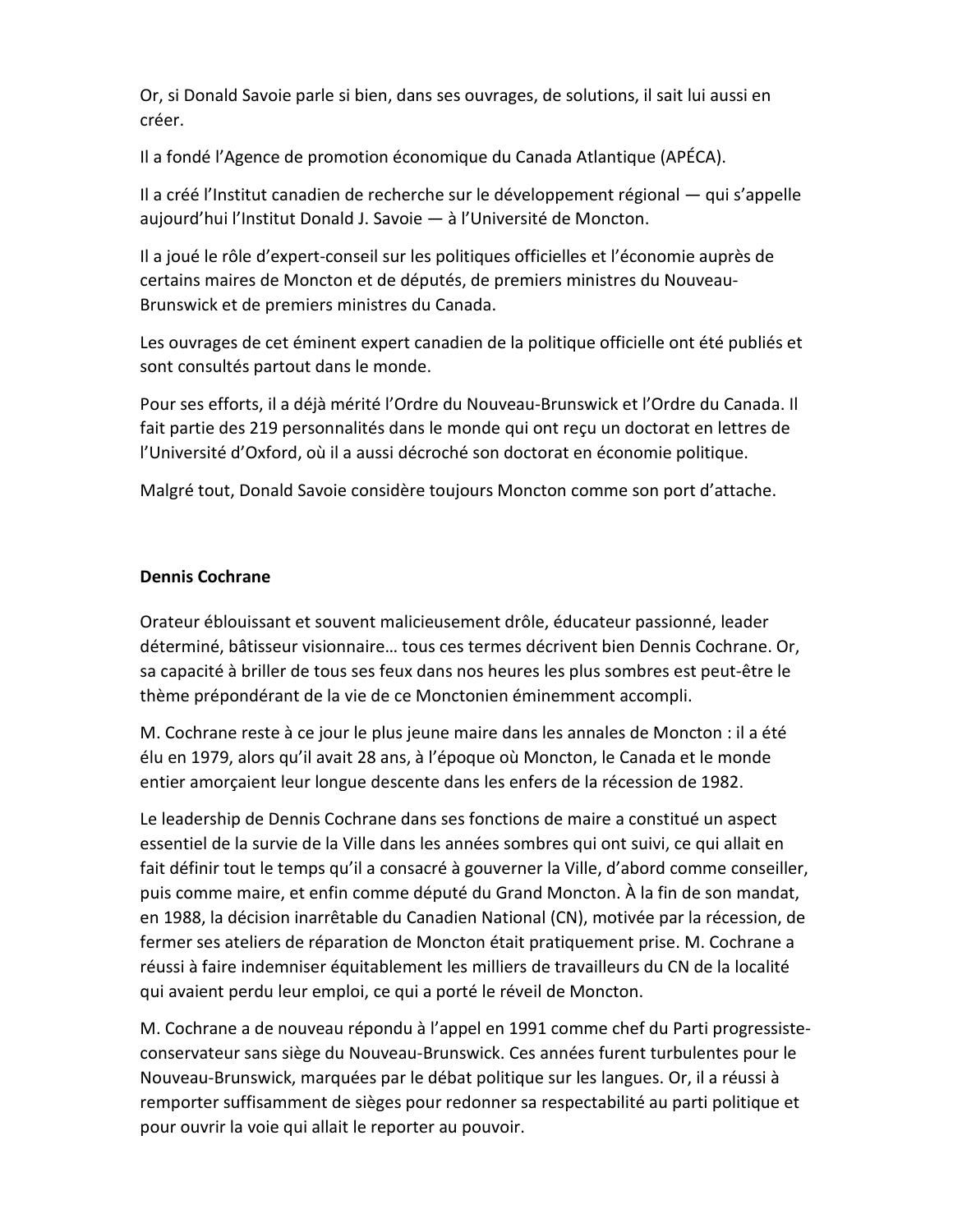À la fin de sa carrière politique, M. Cochrane, ancien directeur d'école à Moncton, a continué de servir le public comme sous-ministre de l'Éducation, pour le Nouveau-Brunswick comme pour la Nouvelle-Écosse.

Même si on peut dire qu'il est « en quelque sorte retraité » par les temps qui courent, M. Cochrane s'illustre toujours quand on fait appel à lui. Dans les dernières années, il a fondé MH35, groupe d'ardents dirigeants communautaires qui ont réussi à sortir l'ancienne école Moncton High de ses « jours les plus sombres ». C'est ainsi que ce haut lieu emblématique de Moncton est aujourd'hui restauré par un groupe de promoteurs immobiliers.

Lui aussi promoteur en bonne et due forme, il siège comme président du comité de financement du premier centre de soins palliatifs résidentiel du sud-est du Nouveau-Brunswick, ici même à Moncton.

Il a mérité de nombreux prix et décorations, dont l'Ordre du Canada, qui lui a été remis en 2014.

Voici les récipiendaires antérieurs :

| 2010 | Larry Nelson, Ralph Black, Sœur Auréa Cormier, Claudette<br><b>Bradshaw</b> |
|------|-----------------------------------------------------------------------------|
| 2011 | Thea Borlase, Ruben Cohen, Maurice Henri                                    |
| 2012 | Marshall Button, Corinne Gallant, Ken MacLeod                               |
| 2013 | Leonard H. Lockhart, Peter Sawyer, Bill Whalen                              |
| 2014 | Wes Armour, Aldéa Landry, Claude Roussel                                    |
| 2015 | Audrey Lampert, George Wybouw, Raven Spanier                                |
| 2016 | Docteure Susan Crouse, feu Owen Fraser, Louise Imbeault                     |
| 2017 | Igor Dobrovolskiy, Sœur Lorette Gallant, Léo Johnson                        |
| 2018 | Flora Dell, Bernard Lord, Norvall McConnell                                 |
| 2019 | Huberte Gautreau, Judge Mike McKee, Lorne Mitton                            |
| 2020 | Debbie McInnis, Brian Murphy, Robert K. Irving                              |